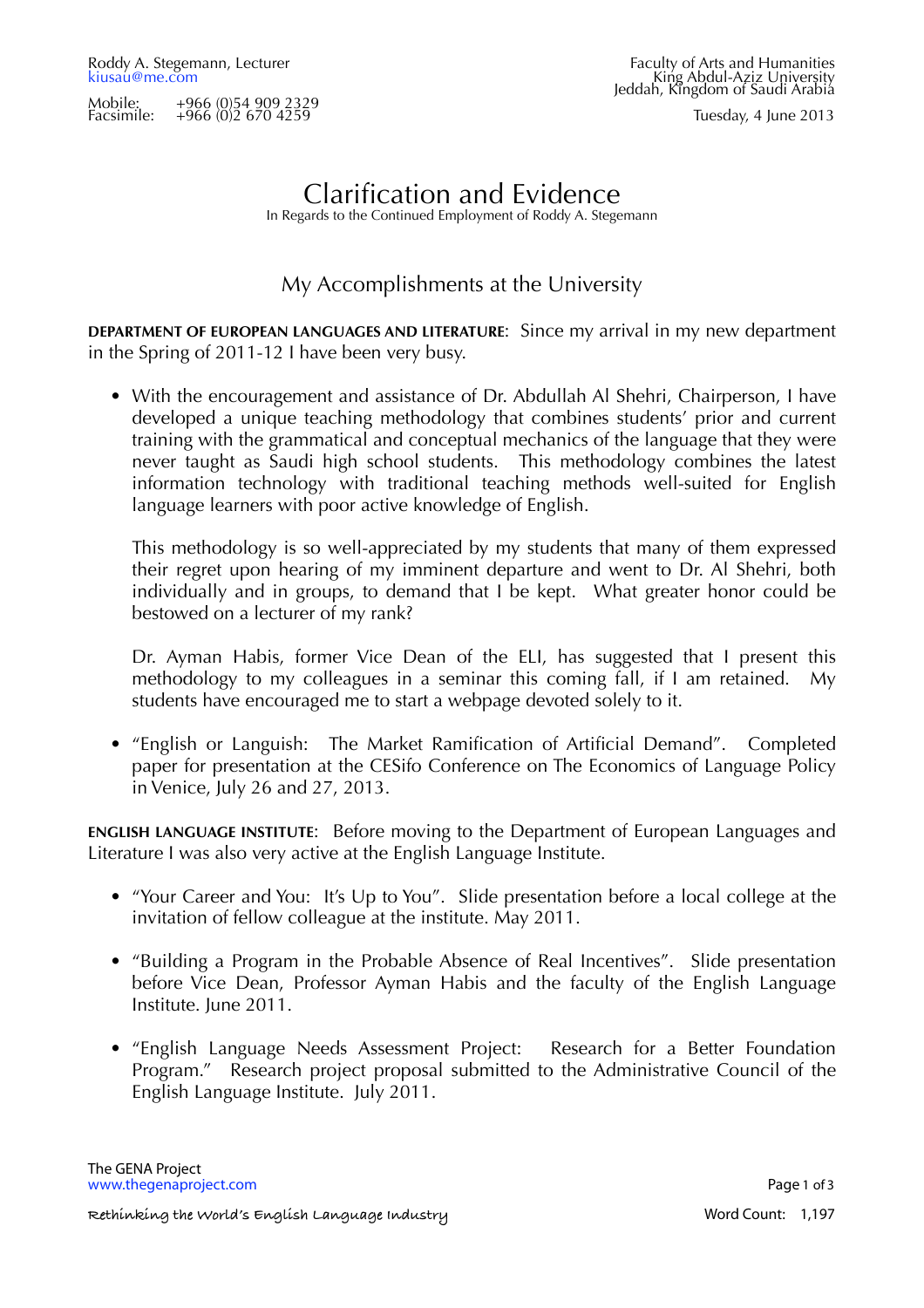**ISLAMIC ECONOMIC INSTITUTE**: Thanks to and at the invitation of Dean Abdullah Turkistani of the Islamic Institute I have also been inspired to write and present three papers in economics since my arrival at the university. One of these has already been published, and another is expected for publication very soon.

- "Money Creation and the Revolution: Along the Path to Real Change". Presented at the Western Economic Association International, San Francisco, July 1, 2012. Published in the 2012 issue of *Procesos de Mercado*, Vol 9, No. 1, 2012, pp. 429-433.
- "Central Banking: The Enemy of Sound Money". Presented at the Western Economics Association International, Tokyo, March 16, 2013.
- "Understanding the Austrian Business Cycle from a Neoclassical Perspective". Presented at the Islamic Economics Institute, King Abdulaziz University, Jeddah, April 17 and May 15, 2013. It will be published in the institute's annual book entitled Wednesday Seminar (Hiwar) and posted on the university's website.

**CONCLUSION**: The university has benefited from all of these endeavors. When I present overseas I spread the good name of King Abdulaziz University, and when I am at the university I stimulate discussion among my colleagues. These are not the industry and accomplishments of a faculty member nearing his retirement.

## Multilingual Studies and Training

In every country that I have ever worked I have sought to learn the language and culture of my national hosts. The Kingdom of Saudi Arabia has not been an exception in this regard. Thanks to the special encouragement and sponsorship of my friend and mentor Dr Mutair Al Malaki and Dr. Mansour Ahwad of the Arab Language Institute I am now able to write Arabic and am gradually learning to read and speak it, as well. Most important in this regard is my growing mastery of Arabic grammar that I share comparatively with my students in the English language classroom.

Most native English language instructors are not bilingual, let alone multilingual. I have excellent to good fluency in English (native), German, French, and Japanese. German and English are the primary cognates of the English language, and it is through the acquisition of these that I have come to know the English language so well. There is more, however.

Through the acquisition of my students' mother tongues I am able to teach the English language in a way that my students can more easily understand. In this regard I have special insight that bilingual Arab speakers of English do not have. Moreover, you will be ill-put to find many native English teachers with my knowledge, training, and ability in second language learning and instruction.